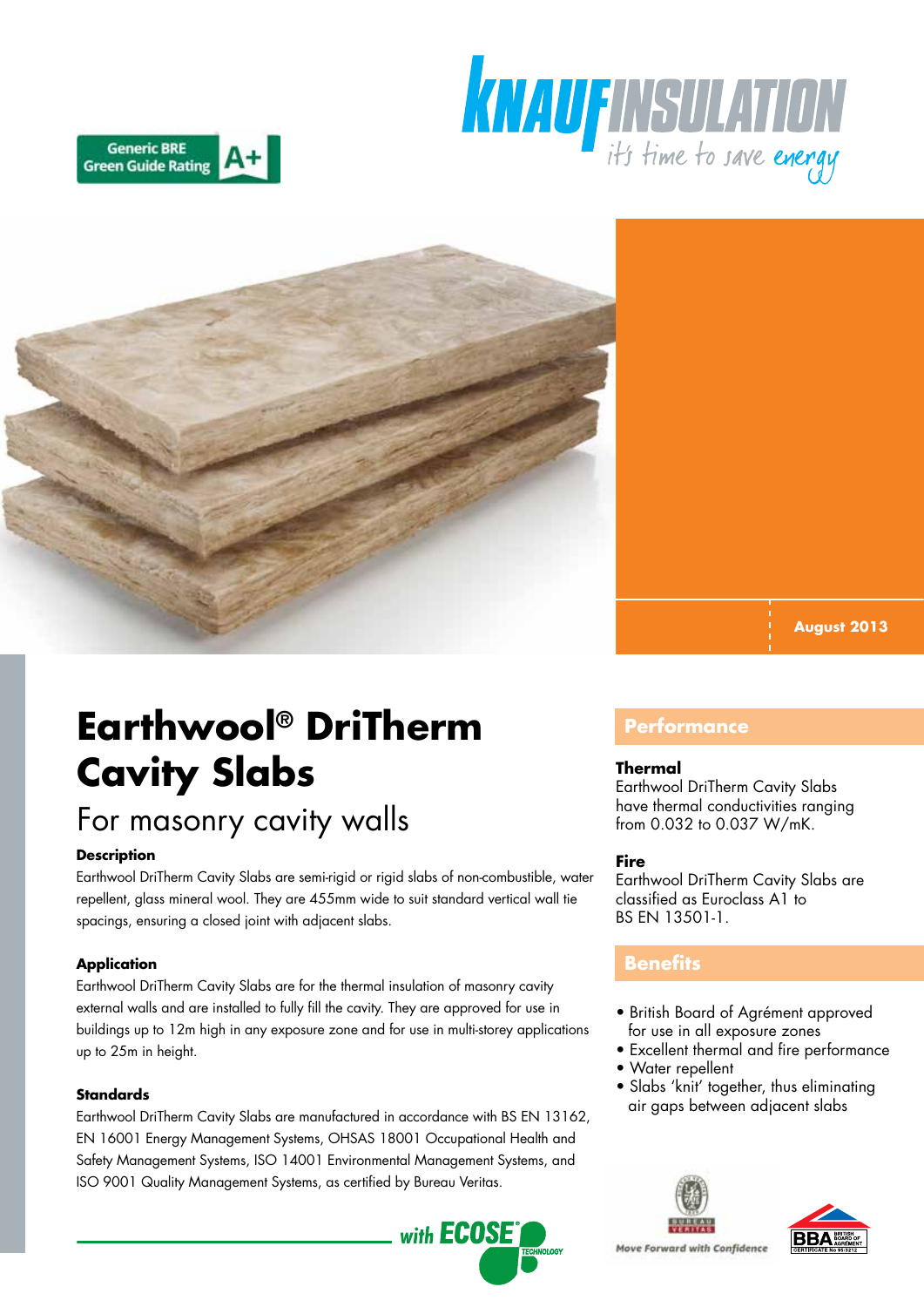

## **Earthwool® DriTherm Cavity Slabs**

#### **Guarantee**

Earthwool DriTherm Cavity Slabs are guaranteed\* for 50 years to resist the transmission of liquid water from the outer masonry leaf to the inner masonry leaf in new cavity walls and to have a thermal conductivity of 0.032 to 0.037 W/mK at normal building temperatures.

\*Available by application to Knauf Insulation Ltd

#### **Durability**

Earthwool DriTherm Cavity Slabs are odourless, rot proof, non-hygroscopic, do not sustain vermin and will not encourage the growth of fungi, mould or bacteria.

#### **Certification**

Earthwool DriTherm Cavity Slabs are certified by British Board of Agrément Certificate 95/3212. Approval can be sought from Knauf Insulation Ltd and the British Board of Agrément for Earthwool DriTherm Cavity Slab's use in buildings over 25m high.

#### **Environmental**

Earthwool DriTherm Cavity Slabs represent no known threat to the environment and have zero Ozone Depletion Potential and zero Global Warming Potential.

#### **Vapour resistivity**

Earthwool DriTherm Cavity Slabs offer negligible resistance to the passage of water vapour and have a water vapour resistivity of 5.00MNs/g.m.

#### **Moisture resistance**

Tests by the British Board of Agrément confirm that Earthwool DriTherm Cavity Slabs will not transmit water to the inner leaf. Nor will they transmit moisture by capillary action across the cavity or from below damp proof course level.

#### **Handling and storage**

Earthwool DriTherm Cavity Slabs are easy to handle and install, being lightweight and easily cut to size, where necessary. They are supplied in polythene packs which are designed for short term protection only. For longer term protection on site, the product should either be stored indoors, or under cover and off the ground. Earthwool DriTherm Cavity Slabs should not be left permanently exposed to the elements.

> For more information please visit www.knaufinsulation.co.uk